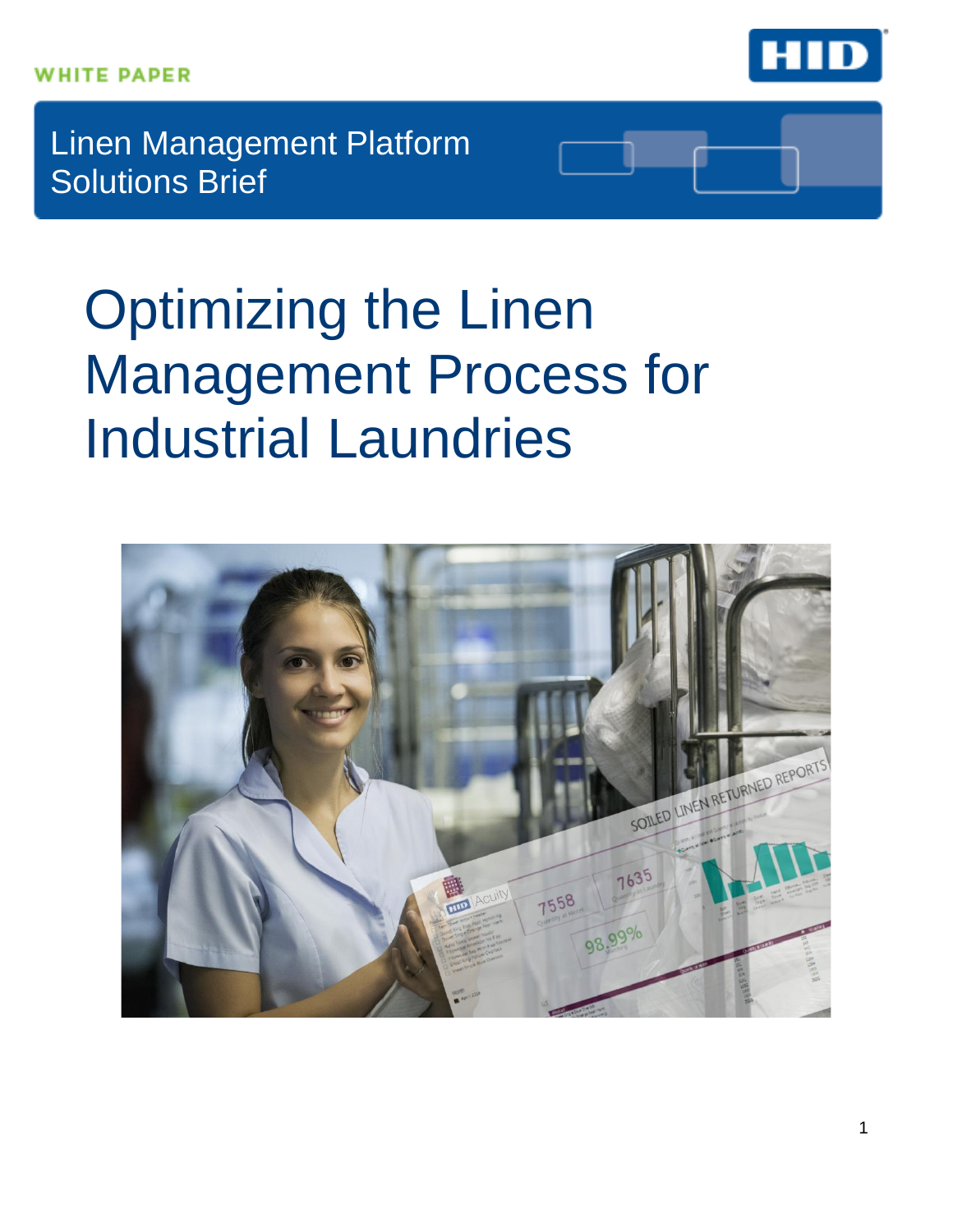## **Introduction**

Around the world, billions of uniforms, bedsheets, towels, floor mats, and other textile assets need to be processed and laundered for hospitals, hotels, casinos, theme parks, industrial workwear and public services.

Managing huge volumes of garments has its challenges:

- Time consuming and error prone repeated manual counting
- Accurately charge for cleaning, repairing, delivery and other services
- Maintaining accurate stock levels to optimize purchasing and deployment, as well as end-user satisfaction
- Prevent handling errors while increasing throughput and reducing labor costs
- Optimally utilize cleaning equipment and laundry assets through their lifecycle
- Risk of cross contamination and avoiding personal contact with soiled garments etc.

HID Global's ACUITY Linen Management Platform combines software, RFID technology and cloud services to help laundry professionals to accurately track linens, uniforms, and other textile assets to improve inventory visibility and automate processes. Furthermore, it contributes to deliver on time, on budget results without adding steps to the lifecycle process.

## **Streamline Laundry Processes & Save on Total Cost of Operation**

There are many industries that require heavy usage of uniforms, linens, various textiles, and laundry services daily. For example, hospitality, healthcare, entertainment, industrial laundries, and public services to name a few. These organizations realize textile assets are costly to purchase, replace and have a predictable lifecycle. Additionally, tracking and handling large volumes of assets is time consuming, error prone and an expensive task when done manually. A comprehensive, all-in-one linen management solution, featuring cloud software suites, SaaS applications, web portals and RFID technology (RFID tags and reading stations) is essential to effectively manage operations and control costs.

A digitalized system keeps track of each item in real-time, from distribution to laundry, to restocking through its entire life cycle. Inventory tracking is made easier and item loss due to theft or employee error can be limited or eliminated entirely. The inventory restocking process is automated by determining when an asset is going to reach rag out time, therefore, ordering new stock is seamless and cost effective.



Hand-held RFID scanners can count hundreds of tags in real-time using Wi-Fi connectivity.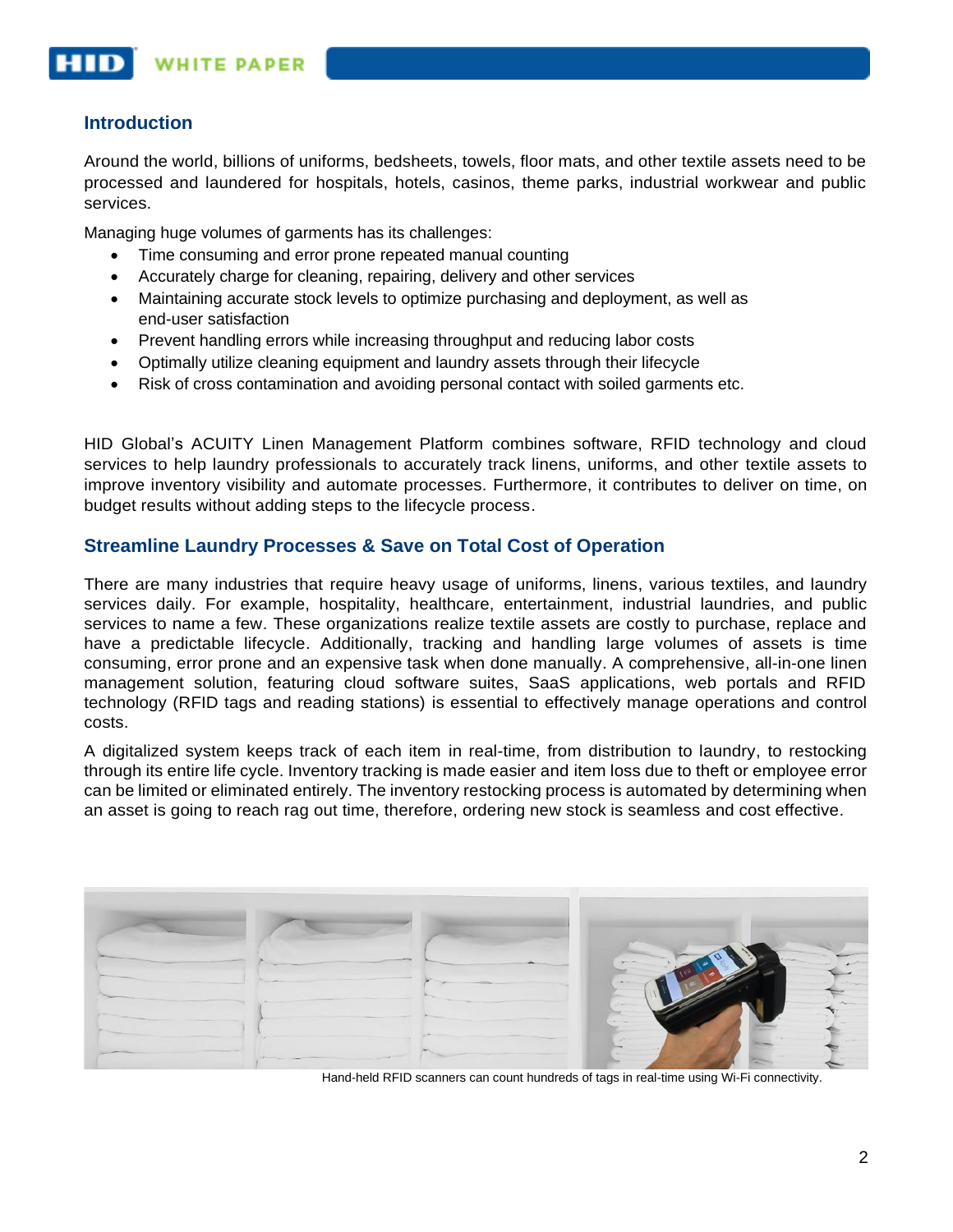**WHITE PAPER** 

## **Track the Linen Lifecycle, between the laundry and its end-users**

Gaining full control over stocks and inventory is of utmost importance to textile professionals. Through the use of RFID tags, fixed and mobile RFID stations, and a performant management software, hundreds of assets can be counted simultaneously in seconds with virtually no error and greatly reduced staff hours.

A reliable linen management system enables textile professionals to gain real-time visibility over the entire linen inventory (and even linen cages), not just at the laundry but also at customer sites, and to increase stock rotations, reduce overall inventory capacity and eliminate dormant stocks. Organizations need to account for every asset in their operation. What goes out comes back in, and customers only pay for services rendered.



HID's ACUITY Linen Management Platform for Laundries provides a packaged cloud software solution, dedicated to order management and exchanges with laundry customers, through a dedicated web portal with controlled access, offering daily order/delivery status of individual textile items. It integrates seamlessly into existing laundry processes and ERPs.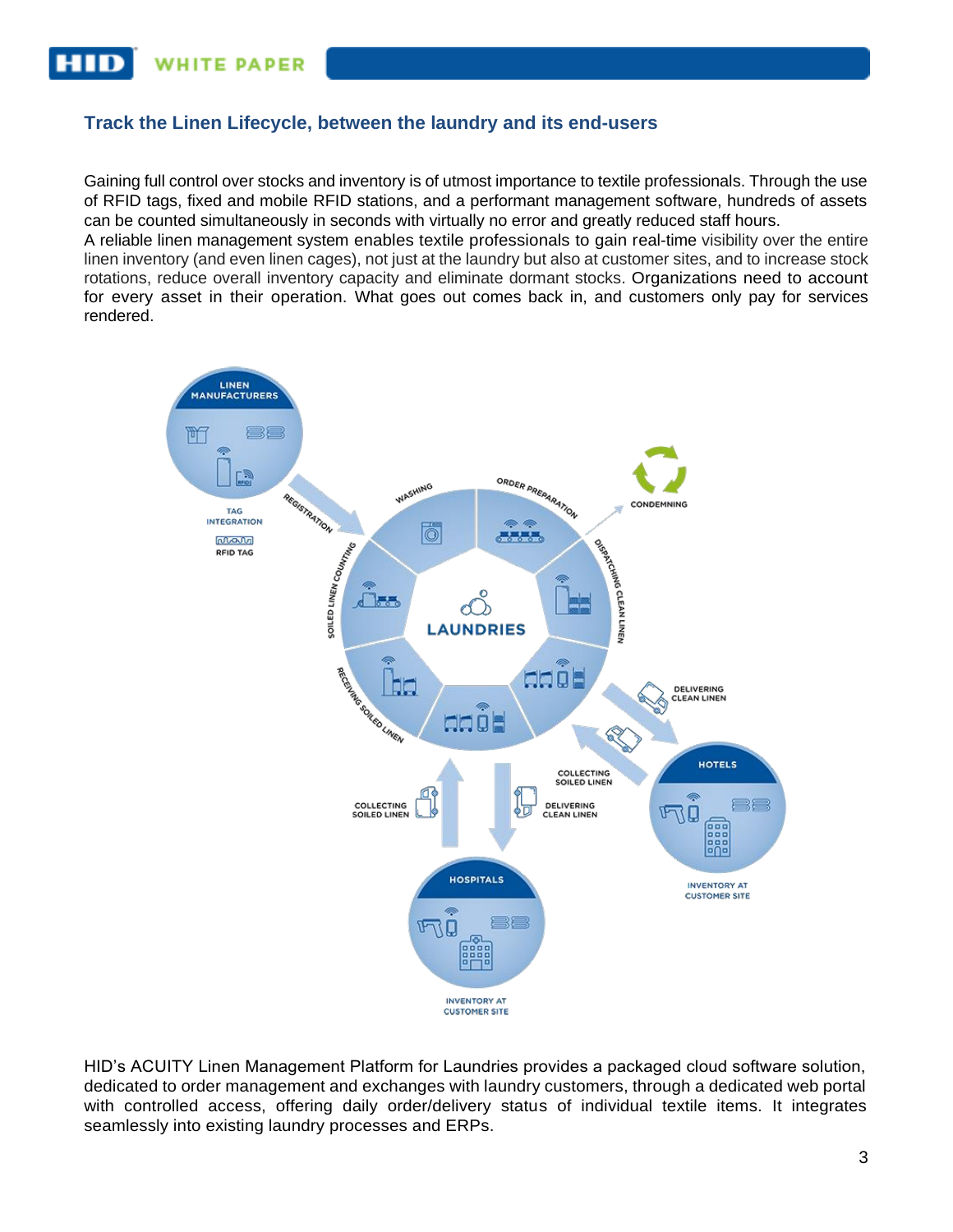## **WHITE PAPER**

#### **Main benefits of utilizing an all-in-one Linen Management Platform:**

- Reduce labor, error, and production costs with fully automated inventory, receiving, sorting, packing shipping/collecting, and tracing.
- Increase throughput by automating sorting and enable optimal equipment utilization.
- Reduce customer order mix-ups and deliveries after cleaning.
- Minimize losses or misplaced items Ensure cleaned items match soiled input from customer, save on linen purchases.
- Reduce shortage situations and anticipate customer requirements.
- Implement billing accuracy per item (instead of weight) and in a timely manner.
- Receive improved analytics of stock levels by quantity and asset type.
- Monitor linen quality, based on recorded number of wash cycles per individual items.
- One supplier for the full solution (one-stop-shop), includes technical support and automated upgrades.
- Improve overall satisfaction of laundry customers.

## **Enable Real-Time Operational & Business Decision**

A reliable and efficient Linen Management System provides laundry professionals a clear vision over their customer linen/garment stocks, so they can focus on reducing their total cost of operation and make relevant business decisions. Hosted on the cloud, the platform eliminates the hassle of hosting and maintaining a server as well as dealing with software updates, while enjoying more secure and reliable data. Additional benefits include a significant reduction in total cost of ownership, technical complexity, and setup time. Access uses any device with an internet connection, including mobile readers for drivers run.



An efficient Linen management solution leverages the

benefits of data generated by RFID technology to optimize business decisions, and help laundries improve their business model based on trends on linen usage and be more competitive.

Besides providing accurate insight on inventory level, item status and lifecycle, Linen Management Systems can be integrated into other business applications used within a facility. Often, systems interface with the accounting, human resources, purchasing, payroll and other task-specific programs that are native and valuable to operations.